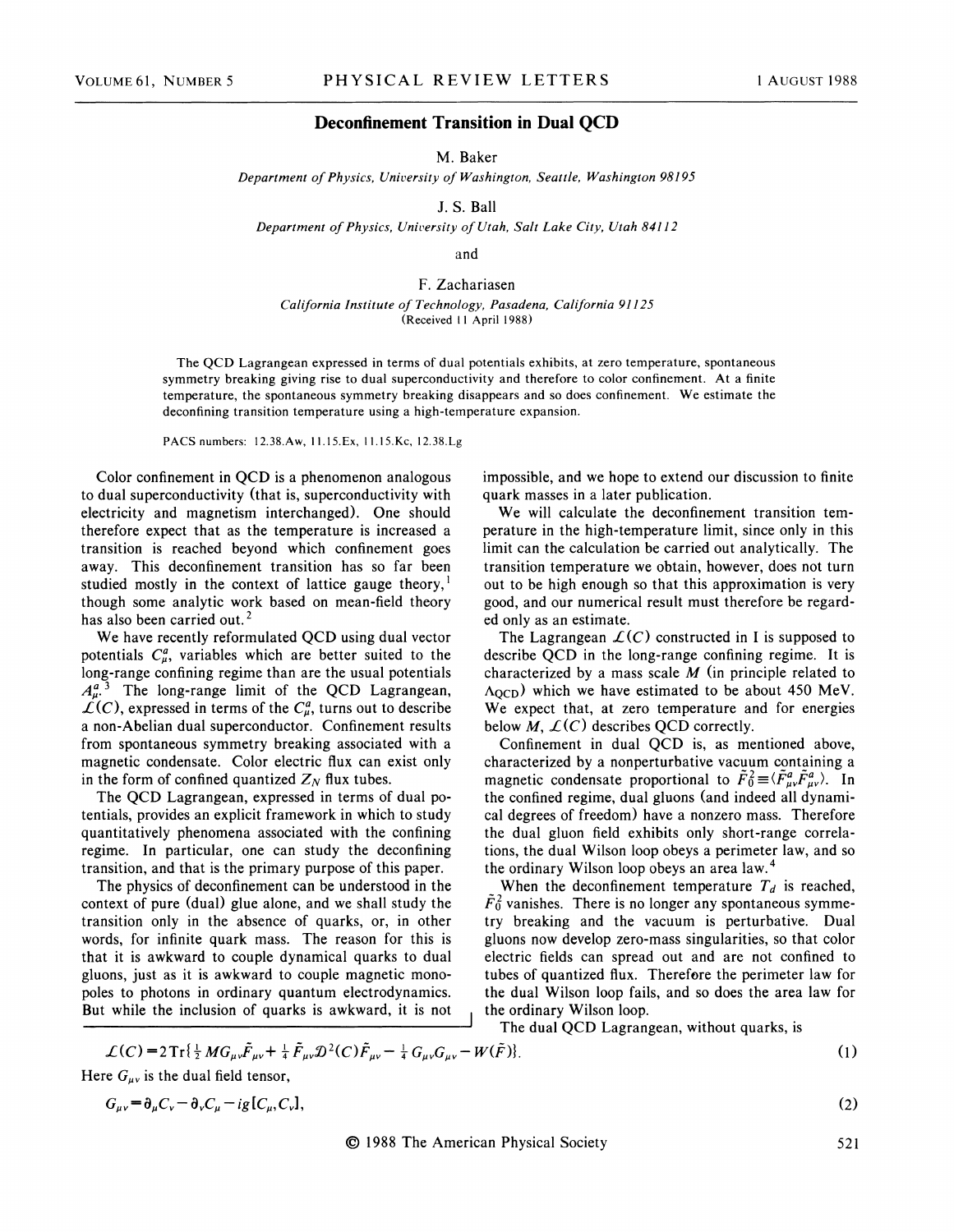and  $\mathcal{D}_{\mu}(C)$  is the dual covariant derivative

$$
\mathcal{D}_u(C) = \partial_u - ig[C_u, 1,\tag{3}
$$

where  $C_{\mu}$  is the dual potential and g is the magnetic coupiing constant, related to the usual Yang-Mills coupling constant *e* via  $eg = 2\pi$ . The space-space components of  $G_{\mu\nu}$  are the color electric displacement vector **D**,

$$
G_{ij} = \epsilon_{ijk} D_k, \tag{4}
$$

and the space-time components are the magnetic H field,

$$
G_{0i} = H_i. \tag{5}
$$

The tensor  $\tilde{F}_{\mu\nu}$  gives the electric *E* and magnetic *B* fields

(strictly, the polarization fields):

$$
\tilde{F}_{0i} = -B_i/M,\tag{6}
$$

$$
\tilde{F}_{ij} = -\epsilon_{ijk} E_k / M. \tag{7}
$$

In all of the above equations we use the notation  $C_{\mu} = \sum_{a} C_{\mu}^{a} T_{a}$ , where the generators  $T_{a}$  of the color gauge group satisfy

$$
[T_a, T_b] = i f_{abc} T_c \tag{8}
$$

and are normalized to

$$
2\operatorname{Tr}(T_a T_b) = \delta_{ab}.\tag{9}
$$

The function  $W(\tilde{F})$  contains the counterterms necessary to make  $\mathcal L$  renormalizable. There are counterterms quadratic and quartic in  $\tilde{F}$ . We have, for SU(N),

$$
W(\tilde{F}) = -(\mu^2 N/4) \tilde{F}_{\alpha\beta} \tilde{F}_{\alpha\beta} \tilde{F}_{\alpha\beta} + (N\lambda/4!) \{\tilde{F}_{\alpha\beta} \tilde{F}_{\alpha\beta} \tilde{F}_{\gamma\delta} \tilde{F}_{\gamma\delta} + (1/N) (\tilde{F}_{\alpha\beta} \tilde{F}_{\alpha\beta} \tilde{F})^2 + (2/N) (\tilde{F}_{\alpha\beta} \tilde{F}_{\alpha\beta} \tilde{F}) (\tilde{F}_{\gamma\delta} \tilde{F}_{\gamma\delta} \tilde{F})\},
$$
(10)

where  $F_{\alpha\beta}$ <sup>*i*</sup>/ $\sqrt{2}$  is the *ij* matrix element of the color matrix  $F_{\alpha\beta}$  [the factor  $1/\sqrt{2}$  is due to the normalization choice Eq. (9)].

 $W(\bar{F})$  plays the role of the Higgs potential in dual QCD. Clearly  $\lambda$  must be positive for stability. Then spontaneous symmetry breaking always occurs and  $W(F)$  has a minimum at a nonzero value of  $F_0^2$  $\equiv F_0^a_{\alpha\beta}F_0^a_{\alpha\beta}$ , which determines the gluon condensate  $G_2 = -(\overline{M/g})^2 \tilde{F}_0^2$ . The value of *W* at the minimum is the vacuum energy density  $\epsilon_{\text{vac}}$ . Minimizing Eq. (10) yields

$$
\epsilon_{\text{vac}} = (Ng^2/8)(\mu/M)^2 G_2. \tag{11}
$$

Comparing Eq. (11) with the relation between  $\epsilon_{\text{vac}}$  and  $G_2$  given by the QCD trace anomaly, we find

$$
-\mu^2 = \frac{11}{12} (M/g)^2.
$$
 (12)

Thus asymptotic freedom (used to evaluate the QCD trace anomaly) forces  $\mu^2$  to be negative. Using Eq. (12) and the value of  $\tilde{F}_0^2$  obtained from minimizing Eq. (10), we can calculate  $G_2$ :

$$
G_2 = \frac{11}{8\lambda} \left(\frac{M}{g}\right)^4 \frac{N^2 - 1}{N}.
$$
 (13)

The vacuum is therefore magnetic  $(G_2 > 0)$  as is to be expected for a dual superconductor, and  $\epsilon_{\text{vac}}$  is negative so that the nonperturbative vacuum has a lower energy than the perturbative vacuum, in which  $F_0^2 = 0$ .

When the temperature is finite there are additional contributions to the vacuum energy density. Some of these are proportional to  $\tilde{F}_0^2$ , so that for finite T, the quadratic part of  $W(\tilde{F})|_{\tilde{F}^2 = \tilde{F}_0^2}$  has the form

$$
-(\mu^2 N/4)\tilde{F}_0^2 + f(T)\tilde{F}_0^2 = -(N/4)\mu^2(T)\tilde{F}_0^2
$$

where  $f(T)$  vanishes at  $T=0$  and is positive for finite T. The critical temperature for the deconfining transition is  $T_c$ , where  $f(T_c) = \mu^2 N/4$ ; at this temperature the sign of the quadratic term in  $W(\tilde{F})$  changes and the minimum of *W* occurs at  $\tilde{F}_0^2 = 0$ . Above  $T_c$  the perturbative vacuum obtains, spontaneous symmetry breaking disappears, and confinement is lost.

At high temperature and for weak coupling the dom· inant contributions to  $f(T)$  come only from one-loop graphs. As can be seen from the dual Lagrangean  $(1)$ , there are only two of these, shown in Fig. 1. The vertices can be read off from (1), and the contribution of these graphs to the internal energy density is

$$
\frac{\Omega}{V} = \frac{1}{2\beta} \sum_{n=-\infty}^{\infty} \int \frac{d^3k}{(2\pi)^3} \left\{ -\frac{g^2 N}{2} \tilde{F}_0^2 \Delta_{\mu\mu}^{aa}(k) + X_{a\beta,\gamma\delta}^{aa} \Delta_{a\beta,\gamma\delta}^{aa}(k) \right\}.
$$
\n(14)

The two terms here correspond to Figs. 1(a) and 1(b), respectively.  $\Delta_{\mu\nu}^{ab}(k)$  is the dual-gluon propagator, and  $\Delta_{a\beta,\gamma\delta}^{ab}(k)$ is the propagator of the  $\bar{F}$  field. These are the propagators in the absence of the potential<sup>5</sup>  $W(\tilde{F})$ ; they are given explicitly in Eqs. (3.15) and (3.17) of I. The quantity  $X^{ab}_{\alpha\beta,\gamma\delta}$  gives the coupling to the  $\tilde{F}$  field, and is defined by

$$
X_{a\beta,\gamma\delta}^{ab} = -\frac{1}{2} \left. \frac{\partial^2 W_4(\tilde{F})}{\partial \tilde{F}_{a\beta}^a \partial \tilde{F}_{\gamma\delta}^b} \right|_{\tilde{F} = \tilde{F}_0},\tag{15}
$$

where  $W_4$  is the quartic (in  $\tilde{F}$ ) part of W. Finally, the four-vector k appearing in the integral in (14) is  $k = (z_n, k)$ ,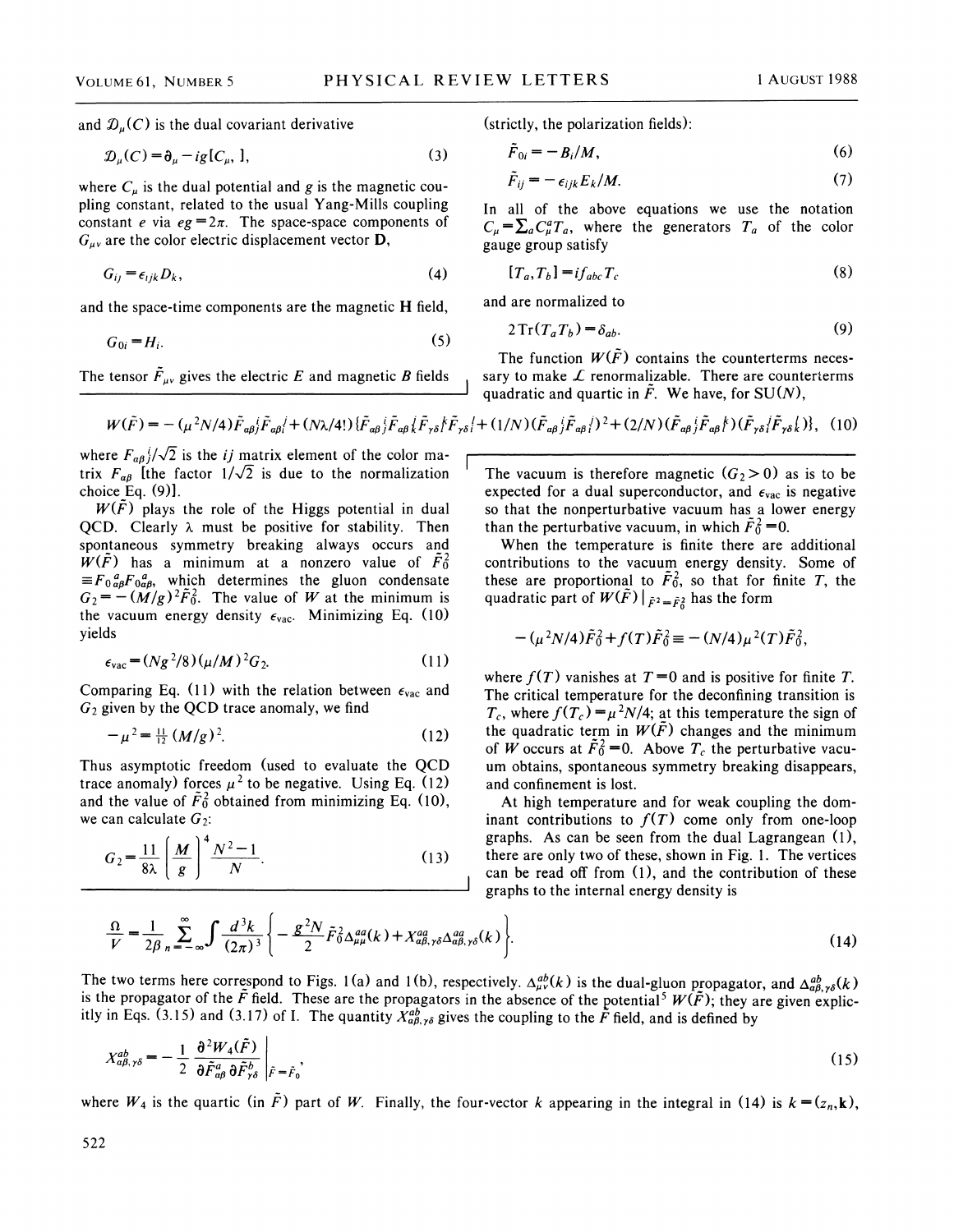

FIG. 1. Graphs showing the contribution of the (a)  $\tilde{F}_0^2C^2$ term and (b)  $\tilde{F}^2 \partial^2 W / \partial \tilde{F}^2$  *i*  $\bar{F}^2 = \bar{F}^2 \partial^2 W / \partial \tilde{F}^2$  *i* erm in  $\mathcal{L}(C)$  to the vacuum energy density at finite temperature. The wavy line is a dual gluon; the double line is the  $\tilde{F}$  field.

where  $z_n = (2\pi i/\beta)n$ .

The sum and integral in (14) are readily evaluated in the high-temperature limit. In this limit, we obtain

$$
\Omega/V = [-(g^2N/16)\tilde{F}_0^2 + \frac{1}{6}X]T^2, \qquad (16)
$$

where

$$
X \equiv X_{a\beta, a\beta}^{aa}.\tag{17}
$$

X may be evaluated with use of its definition and  $(10)$ ; we obtain

$$
X = -\frac{1}{3}\lambda(16 + 15N^2)\tilde{F}_0^2. \tag{18}
$$

Finally, putting all of this together we arrive at the following expression for the temperature-dependent mass  $\mu^2(T)$  in the high-temperature approximation:

$$
-\frac{N}{4}\mu^{2}(T) = -\frac{N}{4}\mu^{2} - T^{2}\left[\frac{g^{2}N}{16} + \frac{\lambda}{18}(16 + 15N^{2})\right].
$$

where  $M^{*2} = N\mu^2(T)$ . At  $T = 0$ ,  $\mu^2(T) < 0$ , but above  $T_d$ ,  $\mu^2(T) > 0$  so that in the perturbative vacuum, where all of this applies, *M\** represents a normal real mass, not a ghost. Note the presence of zero-mass singularities in the dual-gluon propagator.

Eliminating the  $\tilde{F}$  field using the field equations, we can write the quadratic part of the dual Lagrangean as

$$
\mathcal{L}(C) = -\frac{1}{4} \left( \partial_{\mu} C_{\nu}^{a} - \partial_{\nu} C_{\mu}^{a} \right) \mu \left( \partial_{\mu} C_{\nu}^{a} - \partial_{\nu} C_{\mu}^{a} \right), \qquad (23)
$$

and the permeability  $\mu$  can be identified. In momentum

The deconfinement temperature  $T_c$  is the point at which  $\mu^2(T)$  vanishes; thus

$$
T_c^2 = \frac{-N\mu^2/4}{g^2N/16 + \lambda(16 + 15N^2)/18}.
$$
 (19)

The parameters appearing in (19) are all approximately known from the analysis given in I. The uncertainty in their values arises from the fact that some of the analysis is done for  $SU(2)$  rather than  $SU(3)$  as the color gauge group. With use of the parameters given in I, Eq. (19) gives a deconfinement temperature of 80 MeV. This value is too low for the high-temperature approximation used in obtaining it to be valid, since the typical mass scale in the problem, as indicated in I, is about 175 MeV. It must therefore be regarded as an estimate only. In fact, lattice calculations give a number more like 150 MeV (or even 250 MeV), twice the value that we obtain. $<sup>1</sup>$ </sup>

The deconfinement transition calculated here is second order. However, the simple high-temperature approximation fails near the critical point, and higher-order effects need to be included.<sup>6</sup> We have not done this, and so the question of whether the transition is first order or second order is not settled. (We note that lattice calculations suggest that the transition is first order.<sup>1</sup>)

As we mentioned in the introduction, we expect  $\mathcal{L}(C)$ to be valid up to energies, or temperatures, of order M. Since  $M$  is larger than  $T_c$ , it should be possible to use  $\mathcal{L}(C)$  to describe the deconfined plasma in the temperature range between  $T_c$  and M. In this regime, the perturbative vacuum obtains. The propagators for the dual and  $\tilde{F}$  fields can be derived from the quadratic part C), Eq. (1), with  $\tilde{F}_0^2 = 0$ , and turn out to be the ing (in Landau gauge):

$$
(20)
$$

$$
(21)
$$

$$
\begin{aligned}\n\frac{ab}{a\beta_{\gamma\delta}} &= \left\{ \frac{1}{q^2 - M^{*2}} (\delta_{\alpha\gamma}\delta_{\beta\delta} - \delta_{\alpha\delta}\delta_{\beta\gamma}) + \frac{M^2 (q_{\alpha}q_{\gamma}\delta_{\beta\delta} - q_{\alpha}q_{\delta}\delta_{\beta\gamma} - q_{\beta}q_{\gamma}\delta_{\alpha\delta} + q_{\beta}q_{\delta}\delta_{\alpha\gamma})}{q^2 (q^2 - M^{*2}) (q^2 - m^2 - M^{*2})} \right\},\n\end{aligned}\n\tag{22}
$$

space, we find

$$
\mu = \epsilon^{-1} = (q^2 - M^2 - M^{*2})/(q^2 - M^{*2}).
$$
 (24)

When  $q^2 > M^2$ , the dielectric constant approaches unity. Therefore for  $T \gg M$ , conventional nondual perturbative asymptotically free QCD describes the plasma. There are thus, in effect, three regimes. From  $T = 0$  to  $T = T_c$ , there is the confined regime, described by  $\mathcal{L}(C)$  with  $F_0^2 \neq 0$ . From  $T_c$  to a temperature comparable to M,